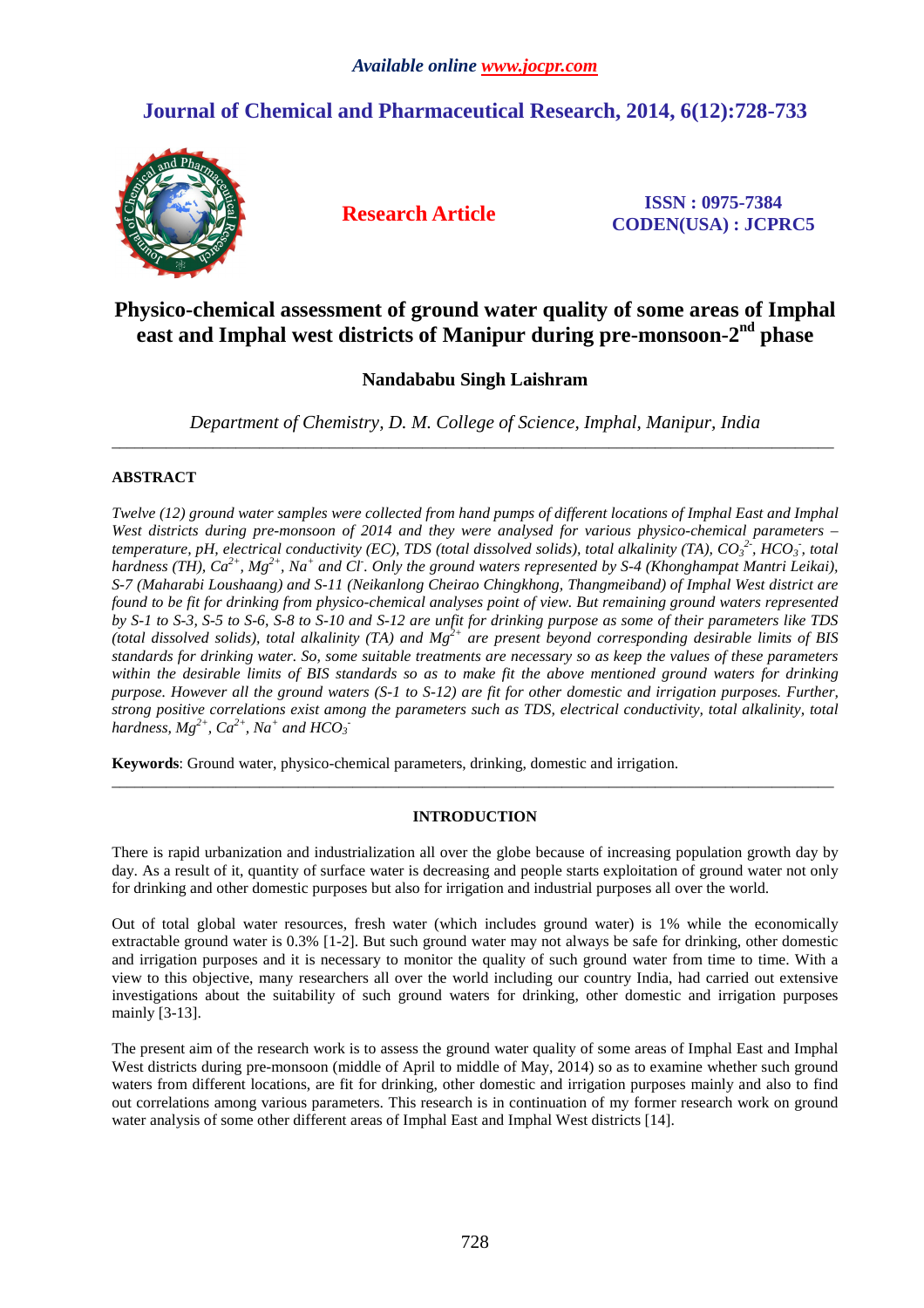### **EXPERIMENTAL SECTION**

*\_\_\_\_\_\_\_\_\_\_\_\_\_\_\_\_\_\_\_\_\_\_\_\_\_\_\_\_\_\_\_\_\_\_\_\_\_\_\_\_\_\_\_\_\_\_\_\_\_\_\_\_\_\_\_\_\_\_\_\_\_\_\_\_\_\_\_\_\_\_\_\_\_\_\_\_\_*

All the chemicals used for this research work, were of AR grade and were used as received. The twelve (12) ground water samples (S-1 to S-12) were collected from hand pumps of different locations (sampling sites) of Imphal East and Imphal West districts during pre-monsoon period (middle of April to middle of May) of 2014. These ground water samples were collected in well sterilized polythene bottles of one litre capacity each following strict guidelines of sampling.

The twelve (12) ground water samples were analysed for physico-chemical parameters such as temperature, pH, TDS (total dissolved solids), electrical conductivity (EC), total alkalinity  $(TA)$ ,  $CO_3^2$ ,  $HCO_3$ , total hardness (TA),  $Ca^{2+}$ ,  $Mg^{2+}$ ,  $Na^{+}$  and CI.

The geographical locations (longitudes and latitudes) of the different ground water samples (S-1 to S-12) were measured with the help of a GPS instrument and they are shown in table-1 give below :

| Sample code no. (with source) | Sampling sites                                    | District           | Longitude                   | Latitude                       |
|-------------------------------|---------------------------------------------------|--------------------|-----------------------------|--------------------------------|
| $S-1$ (Hand pump)             | Mantripukhri (Mr. Subol's residence)              | <b>Imphal East</b> | $93^0 56' 15.63'' E$        | $24^0 50' 57.65'' N$           |
| S-2(Hand pump)                | Luwangsangbam Awang Leikai(near rented quarters)  | <b>Imphal East</b> | $93^0 55' 01.80'' E$        | $24^0$ 52 $'37.00''$ N         |
| S-3(Hand pump)                | Aenon village, Luwangsangbam(northern side)       | <b>Imphal East</b> | $93^054'51.25''E$           | $24^0$ 52 $/29.13''$ N         |
| S-4(Hand pump)                | Khonghampat Mantri Leikai                         | Imphal West        | 93°54′22.34″E               | $24^0$ 52/50.17 <sup>/</sup> N |
| S-5(Hand pump)                | Garden near Pheidingga bazar                      | Imphal West        | $93^0 53' 12.13'' E$        | $24^0$ 53/58.40 <sup>%</sup> N |
| S-6(Hand pump)                | Tendongyan Mamang Leikai (near foothill)          | Imphal West        | $93^0 52' 55.85'' E$        | $24^054'48.18''N$              |
| S-7(Hand pump)                | Maharabi Loushaang(near foothill)                 | Imphal West        | $93^0$ 52'55.07"E           | $24^{\circ}55'53.47''N$        |
| S-8(Hand pump)                | Nagaram D-block                                   | <b>Imphal East</b> | $93^0 56' 59.71'' E$        | $24^{0}49'38.92''N$            |
| S-9(Hand pump)                | Laipham Khunou Mayai Leikai                       | Imphal East        | 93 <sup>0</sup> 57/09.03//E | $24^{0}49'59.85''N$            |
| S-10(Hand pump)               | Sagolband Sayang Kurao Makhong (Samballei Sekpil) | <b>Imphal West</b> | 93 <sup>0</sup> 55/19.99 E  | $24^{0}47'36.56''N$            |
| $S-11$ (Hand pump)            | Neikanlong Cheirao Chingkhong, Thangmeiband       | Imphal West        | $93^0 56' 01.65'' E$        | $24^{0}49'54.13''N$            |
| $S-12$ (Hand pump)            | Langol Tarung Village, Thangmeiband               | <b>Imphal West</b> | $93^{\circ}55'58.47''E$     | $24^{\circ}50'13.64''N$        |

|  |  |  | Table – 1 : Locations of different ground water sampling sites |
|--|--|--|----------------------------------------------------------------|
|--|--|--|----------------------------------------------------------------|

Parameters such as temperature, pH, TDS (total dissolve solids) and electrical conductivity (EC) were measured at the corresponding sampling sites of the twelve (12) ground water samples (S-1 to S-12). However, other remaining parameters such as total alkalinity (TA) (and hence  $CO_3^2$  and HCO<sub>3</sub>), total hardness (TH),  $Ca^{2+}$ , Mg<sup>2+</sup> (by calculation method) and Cl were determined in departmental research laboratory using standard methods [15]. The values of sodium (Na<sup>+</sup>) were found out by calculation method [16]. The instruments and brief methods used for the measurements/determination of different physico-chemical parameters, are shown in table-2 given below:

| Table-2: Instruments and methods used for measurements/determination of physico-chemical parameters of ground water samples |  |  |  |
|-----------------------------------------------------------------------------------------------------------------------------|--|--|--|
|-----------------------------------------------------------------------------------------------------------------------------|--|--|--|

| Physico-chemical parameters<br>Instruments and methods used<br>measured/determined                                           |                                                                        |  |  |  |  |  |
|------------------------------------------------------------------------------------------------------------------------------|------------------------------------------------------------------------|--|--|--|--|--|
| Temperature                                                                                                                  | TDS Meter (TDS-3)(TDS/Temp.) (HIMEDIA, India)                          |  |  |  |  |  |
| pΗ                                                                                                                           | pHep® Pocket-sized pH Meter (HI 98107) (HANNA Instruments, Romania)    |  |  |  |  |  |
| TDS (total dissolved solids)                                                                                                 | TDS Meter (TDS-3)(TDS/Temp.) (HIMEDIA, India)                          |  |  |  |  |  |
| Conductivity Tester (Dist 3: HI 98303) (HANNA Instruments, Romania)<br>Electrical conductivity (EC)                          |                                                                        |  |  |  |  |  |
| By titrimetric method with standard HCl solution using phenolphthalein and methyl orange indicators<br>Total alkalinity (TA) |                                                                        |  |  |  |  |  |
| $CO32$ and HCO <sub>3</sub>                                                                                                  | By calculation method from total alkalinity values                     |  |  |  |  |  |
| Total hardness (TH)                                                                                                          | EDTA titrimetric method (using Eriochrome Black T indicator)           |  |  |  |  |  |
| Calcium $(Ca^{2+})$                                                                                                          | EDTA titrimetric method (using Murexide indicator)                     |  |  |  |  |  |
| Magnesium $(Mg^{2+})$                                                                                                        | Calculation method                                                     |  |  |  |  |  |
| Sodium $(Na^+)$                                                                                                              | By calculation method                                                  |  |  |  |  |  |
| Chloride (Cl <sup>-</sup> )                                                                                                  | Argentometric titrimetric method (Using $K_2CrO_4$ indicator solution) |  |  |  |  |  |

Values of parameters such as RSC (residual sodium carbonate) and SAR (sodium adsorption ratio) for the different ground water samples, were calculated using the following relationships [16-17]:

RSC (Residual sodium carbonate) = 
$$
(CO_3^{2-} + HCO_3^{-})
$$
 -  $(Ca^{2+} + Mg^{2+})$   
and SAR (Sodium adsorption ratio) = 
$$
\frac{Na^{+}}{\sqrt{\frac{Ca^{2+} + Mg^{2+}}{2}}}
$$

where ionic concentrations were expressed in milli-equivalents/litre (meq/L).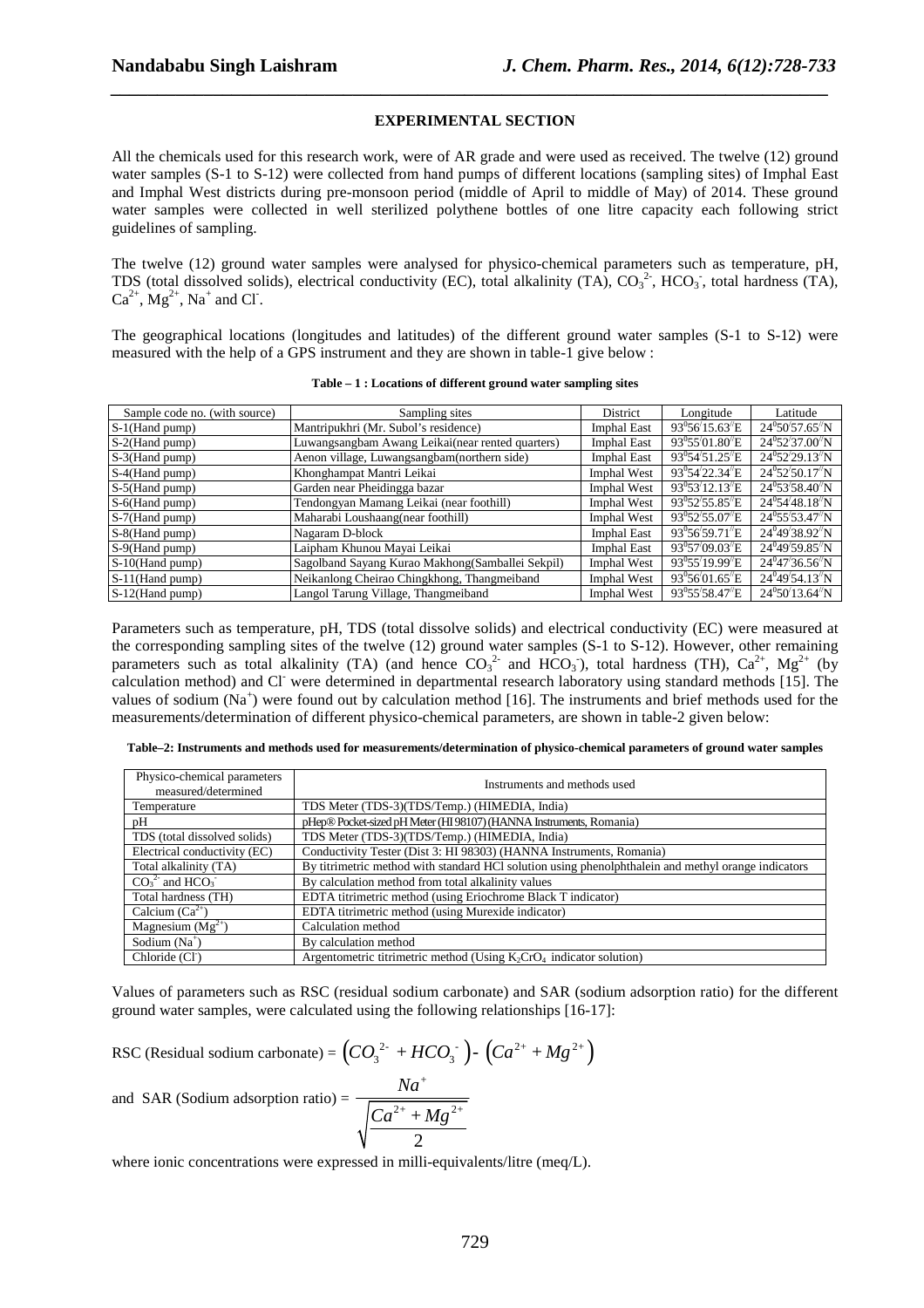### **RESULTS AND DISCUSSION**

*\_\_\_\_\_\_\_\_\_\_\_\_\_\_\_\_\_\_\_\_\_\_\_\_\_\_\_\_\_\_\_\_\_\_\_\_\_\_\_\_\_\_\_\_\_\_\_\_\_\_\_\_\_\_\_\_\_\_\_\_\_\_\_\_\_\_\_\_\_\_\_\_\_\_\_\_\_*

All the ground water samples (except S-10 which has very light yellow colour) are found to be colourless and odourless. The values of various physico-chemical parameters for the twelve ground water samples (S-1 to S-12) are shown in table-3 below :

| Sample code<br>no. | Temperature<br>$(^0C)$ | pH  | <b>TDS</b><br>(mg/L) | Electrical<br>conductivity<br>$(EC)$ $(\mu S/cm)$ | Total<br>alkalinity<br>(TA)<br>(as $CaCO3$ )<br>(mg/L) | HCO <sub>3</sub><br>(mg/L) | Total<br>hardness<br>(TA)<br>(as $CaCO3$ )<br>(mg/L) | $Ca2+$<br>(mg/L) | $Mg^{2+}$<br>(mg/L) | $Na+$<br>(mg/L) | $Cl-$<br>(mg/L) |
|--------------------|------------------------|-----|----------------------|---------------------------------------------------|--------------------------------------------------------|----------------------------|------------------------------------------------------|------------------|---------------------|-----------------|-----------------|
| $S-1$              | 23.4                   | 6.8 | 229                  | 491                                               | 265                                                    | 323.3                      | 80                                                   | 15.2             | 10.2                | 76.2            | 4.3             |
| $S-2$              | 23.2                   | 7.5 | 195                  | 411                                               | 235                                                    | 286.7                      | 128                                                  | 22.4             | 17.5                | 35.7            | 4.3             |
| $S-3$              | 23.3                   | 7.3 | 177                  | 399                                               | 225                                                    | 274.5                      | 132                                                  | 23.2             | 18                  | 31.1            | 5.7             |
| $S-4$              | 22.3                   | 7.5 | 175                  | 363                                               | 185                                                    | 225.7                      | 118                                                  | 20.8             | 16                  | 29.4            | 5.7             |
| $S-5$              | 21.2                   | 7.3 | 194                  | 400                                               | 230                                                    | 280.6                      | 166                                                  | 32.9             | 20.4                | 15.7            | 5.7             |
| $S-6$              | 22.8                   | 7.4 | 191                  | 399                                               | 205                                                    | 250.1                      | 150                                                  | 31.3             | 17.5                | 22.7            | 7.1             |
| $S-7$              | 22.2                   | 7.4 | 172                  | 354                                               | 185                                                    | 225.7                      | 122                                                  | 24.8             | 14.6                | 25.3            | 8.5             |
| $S-8$              | 22.7                   | 7.2 | 401                  | 812                                               | 440                                                    | 536.8                      | 156                                                  | 20.8             | 25.3                | 115             | 21.3            |
| $S-9$              | 22.3                   | 7.1 | 363                  | 743                                               | 415                                                    | 506.3                      | 146                                                  | 18.4             | 24.3                | 103.8           | 7.1             |
| $S-10$             | 23                     | 6.9 | 590                  | 1195                                              | 715                                                    | 872.3                      | 262                                                  | 27.3             | 47.1                | 154.4           | 4.3             |
| $S-11$             | 22.9                   | 7.3 | 211                  | 549                                               | 90                                                     | 109.8                      | 170                                                  | 25.7             | 25.8                | 48              | 82.4            |
| $S-12$             | 23.9                   | 7.5 | 209                  | 511                                               | 285                                                    | 347.7                      | 230                                                  | 46.5             | 27.7                | 11.8            | 5.7             |

**Table – 3 : Values of physico-chemical parameters of ground water samples** 

### **Temperature :**

The temperatures of the twelve ground water samples  $(S-1$  to  $S-12)$  range from  $21.2 - 23.9^{\circ}$  (table-3). S-5 has the lowest temperature (21.2<sup>0</sup>C) while S-12 has the highest temperature (23.9<sup>0</sup>C).

#### **pH values:**

The pH values of the twelve ground water samples  $(S-1$  to  $S-12$ ) are in the range  $6.8 - 7.5$  (table-3). S-1 has the lowest value of pH (6.8) while that of S-2, S-4 and S-12 are highest (7.5 each) as shown in table-3. S-1 and S-10 are vary slightly acidic while S-2 to S-9 and S-11 to S-12 are very slightly alkaline. However, all the pH values of these twelve samples are within the desirable limit  $(6.5 - 8.5)$  of BIS standards for drinking water as well as that of WHO [18-19].

### **TDS (Total dissolved solids):**

The TDS values of the twelve ground water samples range from 172-590 mg/L (table-3). Sample represented by S-7 has the lowest value (172 mg/L) while that of S-10 is the highest (590 mg/L). The TDS values of S-1 to S-9 and S-11 to S-12 are within the desirable limit (500 mg/L) of BIS standards for drinking water while that of S-10 is beyond the desirable limit [18].

However, the TDS value of each of ground water sample is less than 1000 mg/L; all these ground waters (S-1 to S-12) may be used for other domestic purposes [20].

### **Electrical conductivity (EC):**

The electrical conductivity values of the twelve (12) ground water samples are in the range  $354 - 1195 \mu S/cm$ (table-3). Ground water represented by S-10 has the highest value while that of ground water represented by S-7 has the lowest value.

#### **Total alkalinity (TA):**

The total alkalinity values of S-1 to S-12 are in the range 90 – 715 mg/L (table-3). S-11 has the lowest value of alkalinity (90 mg/L) while S-10 has the highest value of alkalinity (715 mg/L). Only the ground waters represented by S-4, S-7 and S-11 have their total alkalinity values within the desirable limit (200 mg/L) of BIS standards for drinking water while remaining nine ground waters (S-1 to S-3, S-5 to S-6, S-8 to S-10 and S-12) have their total alkalinity values beyond this desirable limit (200 mg/L) but within the permissible limit (600 mg/L) except S-10 which has the value, 715 mg/L [18].

# **Carbonate (CO** $_3^2$ ) and bicarbonate (HCO<sub>3</sub>):

The carbonate  $(CO_3^2)$  values of all the twelve ground water sample (S-1 to S-12) are found to be zero as the phenolphthalein alkalinity (P-alkalinity) of these water samples, are zero. However, the bicarbonate  $(HCO<sub>3</sub>)$  values (calculated from total alkalinity values) of these twelve ground water samples are found to be in the range 109.8 – 872.3 mg/L (table-3). S-11 has the lowest value (109.8 mg/L) while that of S-10 is the highest (872.3 mg/L).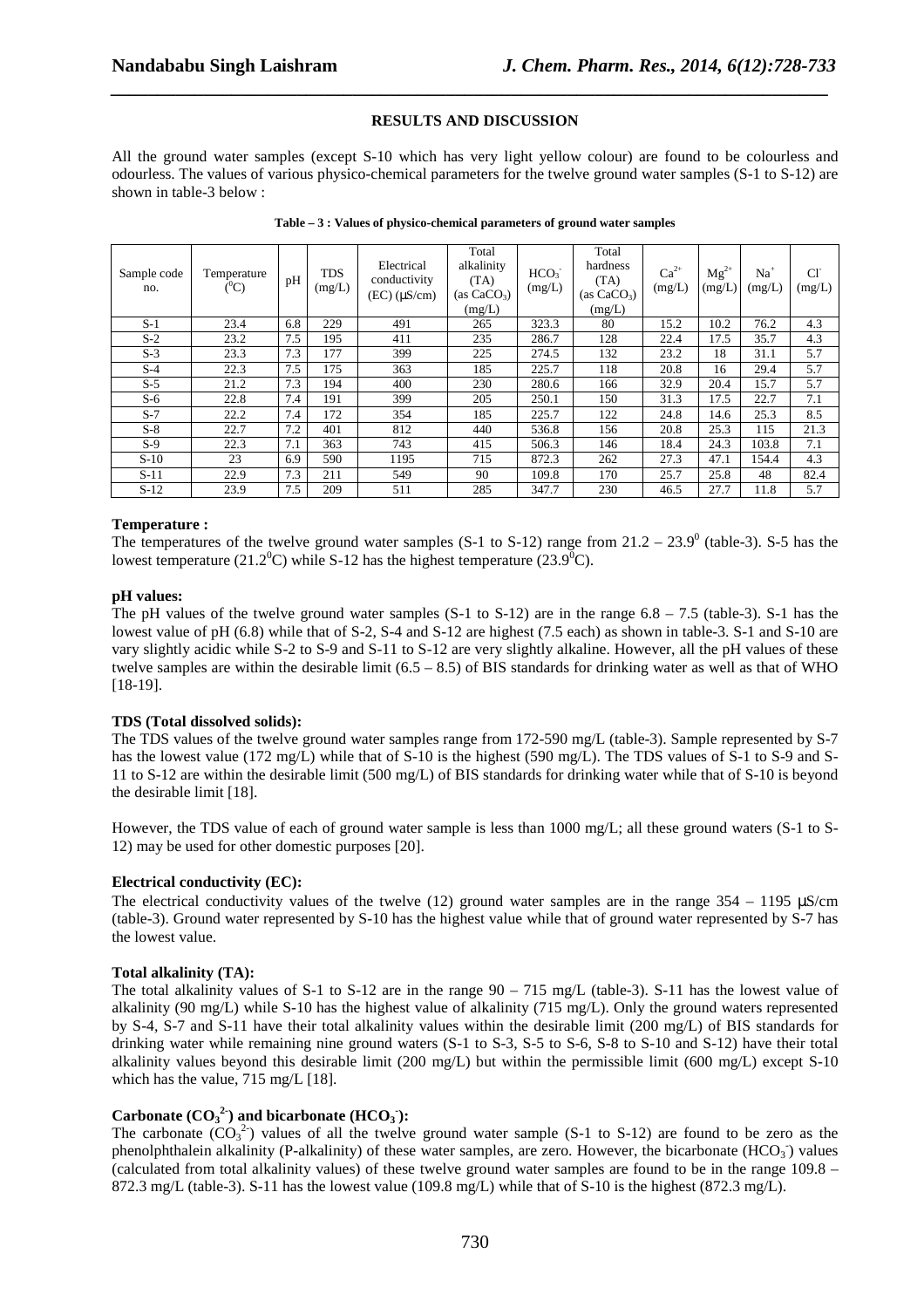# **Total hardness (TH):**

The total hardness values of the twelve (12) ground water samples range from  $80 - 262$  mg/L (table-3). S-1 has the lowest value of total hardness while S-10 has the highest value of it. Ground waters represented by S-1 to S-4, S-6 to S-7 and S-9 belong to moderately hard water category (75-150 mg/L) while S-5, S-8 and S-10 to S-12 belong to hard water category (150-300 mg/L) [20]. All the values of total hardness for the twelve ground water samples (S-1) to S-12) are within the desirable limit (300 mg/L) of BIS standards for drinking water [18].

*\_\_\_\_\_\_\_\_\_\_\_\_\_\_\_\_\_\_\_\_\_\_\_\_\_\_\_\_\_\_\_\_\_\_\_\_\_\_\_\_\_\_\_\_\_\_\_\_\_\_\_\_\_\_\_\_\_\_\_\_\_\_\_\_\_\_\_\_\_\_\_\_\_\_\_\_\_*

## **Calcium**  $(Ca^{2+})$ :

For the twelve ground water samples (S-1 to S-12), the values of calcium are in the range  $15.2 - 46.5$  mg/L (table-3). The ground water represented by S-1 has the lowest value of calcium while that of S-12 is the highest one. All the values of calcium for the twelve ground water samples (S-1 to S-12) are within the desirable limit (75 mg/L) of BIS standards for drinking water [18].

### **Magnesium**  $(Mg^{2+})$ :

The values of magnesium for the ground water samples S-1 to S-12, range from 10.2-47.1 mg/L (table-3). S-1 has lowest value of magnesium while S-10 has the highest value of it. Except S-10 (47.1 mg/L), the values of magnesium for the remaining eleven samples (S-1 to S-9 and S-11 to S-12) are within the desirable limit (30 mg/L) of BIS standards for drinking water [18].

# **Sodium (Na<sup>+</sup> ):**

Regarding sodium contents of the twelve ground water samples (S-1 to S-12), the values of sodium range from 11.8 – 154.4 mg/L (table-3). S-10 has highest value of sodium while S-12 has the least value. All these values of sodium for the twelve ground water samples are within the threshold limit (200 mg/L) of WHO [19].

# **Chloride (Cl- ):**

The values of chloride for the twelve ground water samples  $(S-1)$  to  $S-12$ ) are in the range  $4.3 - 82.4$  mg/L (table-3). All these values of chloride for the twelve ground water samples (S-1 to S-12) are within the desirable limit (250 mg/L) of BIS standards for drinking water [18].

### **Ground water quality for irrigation:**

The values of parameters such as RSC (residual sodium carbonate) and SAR (sodium adsorption ratio) are shown in  $table - 4$  given below:

| Sample code no.                                                   | - 20     |          |                | ້              | ۰.<br>້      | o        | - 0              | -0              |                    | S-10 | ້ | 1 <sup>2</sup><br>3-12 |
|-------------------------------------------------------------------|----------|----------|----------------|----------------|--------------|----------|------------------|-----------------|--------------------|------|---|------------------------|
| <b>RSC</b><br>(Residual<br>$\lq$ (meq/L,<br>i carbonate<br>sodium | ، ، ب    | <u>.</u> | .              | .              | .            | .        | $\sqrt{2}$<br>سد | . .<br><u>.</u> | .                  | 7.1  | . | 1.1                    |
| SAR(Sodium<br>i adsorption ratio)                                 | <u>.</u> |          | $\overline{1}$ | $\overline{1}$ | $\mathbf{v}$ | $_{0.8}$ | 1.V              | 4.0             | $\sim$ $\sim$<br>، | T. 1 | . | $\sim$<br>U.S          |

| Table-4 : Values of RSC and SAR for different ground water samples |  |
|--------------------------------------------------------------------|--|
|                                                                    |  |

As the RSC values for ground waters – S-6, S-11 and S-12 are less than 1.25 meq/L (as shown in table-4), they are of excellent quality for irrigation purpose but for the ground waters  $-$  S-2 to S-5 and S-7, their RSC values are in between  $1.25 - 2.5$  meq/L and they are of good quality for irrigation purpose [2,16].

Further, as is evident from table  $-3$ , the electrical conductivity (EC) values of the ground waters  $-$  S-1 to S-7, S-9 and S-11 to S-12, are in the category of good quality for irrigation (250-750  $\mu$ S/cm) while those values of S-8 and S-10 fall in the permissible category  $(750 - 2000 \,\mu\text{S/cm})$  [17].

However, the values of SAR for the twelve ground water samples  $(S-1)$  to  $(S-1)$  are in the range  $(0.3 - 4.1)$  and all of them belong to the excellent category of water for irrigation (SAR upto 10) [2]. Summing up, all the ground waters represented by S-1 to S-12, are fit for irrigation purpose.

### **Statistical Analysis (Correlation co-efficient (r) values):**

The calculated values of correlation co-efficient (r) of different variable pairs of physico-chemical parameters of the twelve ground water samples (S-1 to S-12) are detailed in table-5 below.

As is evident from table-5 above, there are strong positive correlations between TDS and each of EC, TA, HCO<sub>3</sub>,  $Mg^{2+}$  and  $Na^{+}$  showing that the values of EC (electrical conductivity) and TA (total alkalinity) are directly proportional to the values of TDS and also TDS is mainly dependent on the concentrations of  $HCO_3$ ,  $Mg^{2+}$  and Na<sup>+</sup>.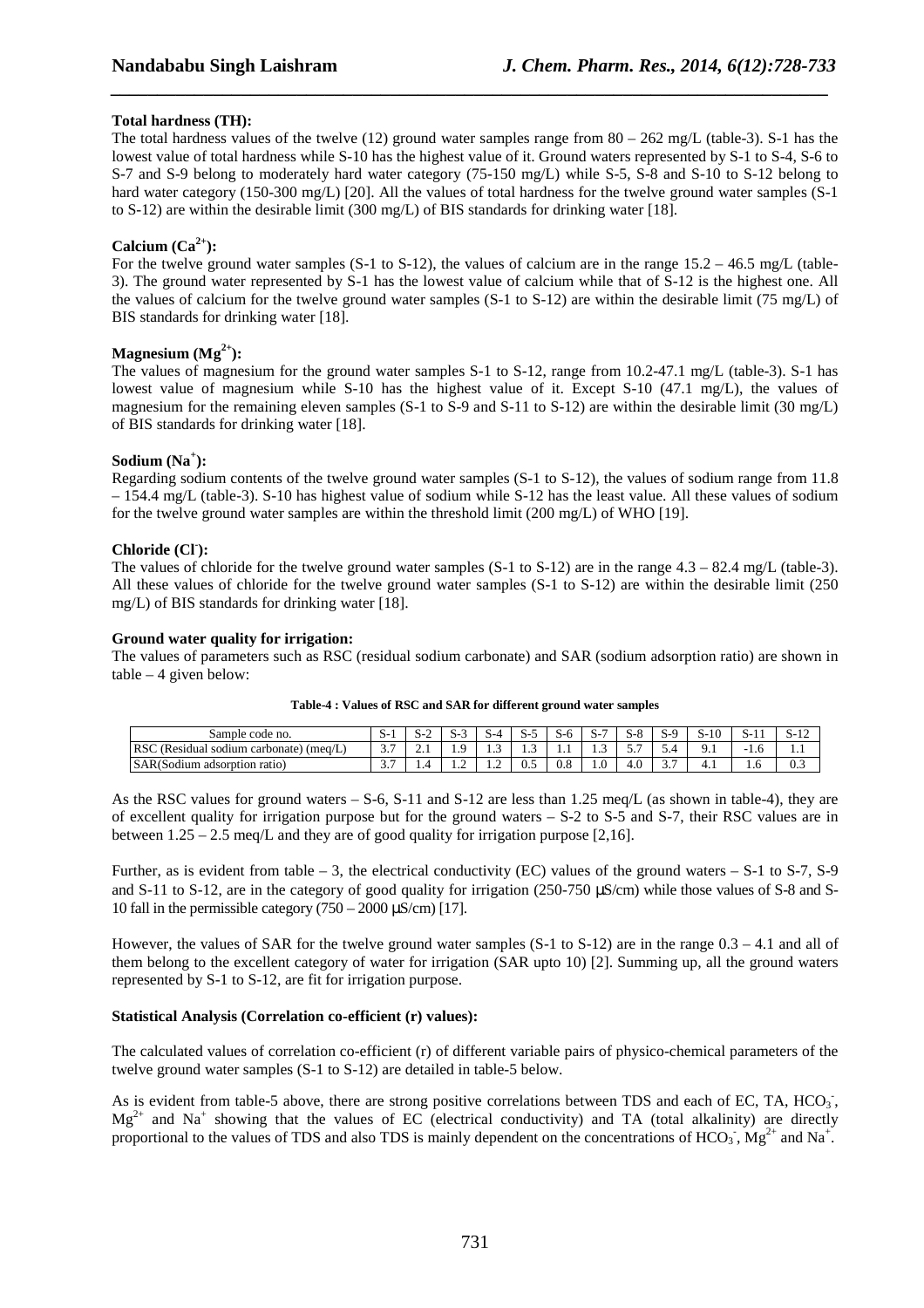Further, high values of correlation co-efficient (r) between EC and each of  $HCO_3$ ,  $Mg^{2+}$  and  $Na^+$  show that the values EC are mainly proportional to the concentrations of these ions. There is a perfect positive correlation between TA (total alkalinity) and  $HCO_3^-$  (r=1) showing that the total alkalinity of each ground water sample is due to the presence of  $HCO<sub>3</sub>$  ions only.

*\_\_\_\_\_\_\_\_\_\_\_\_\_\_\_\_\_\_\_\_\_\_\_\_\_\_\_\_\_\_\_\_\_\_\_\_\_\_\_\_\_\_\_\_\_\_\_\_\_\_\_\_\_\_\_\_\_\_\_\_\_\_\_\_\_\_\_\_\_\_\_\_\_\_\_\_\_*

**Table–5 : Correlation co-efficient (r) values between different variable pairs of physico-chemical parameters of ground water samples** 

|                  | Temp.    | pH                    | <b>TDS</b>  | EC          | TA    | $HCO3$ TH                                                   | $\overline{\text{Ca}^{2+}}$ | $Mg^{2+}$ | $Na+$ | $\Gamma$ |
|------------------|----------|-----------------------|-------------|-------------|-------|-------------------------------------------------------------|-----------------------------|-----------|-------|----------|
| Temp.            |          |                       |             |             |       |                                                             |                             |           |       |          |
| pH               | $-0.080$ |                       |             |             |       |                                                             |                             |           |       |          |
| <b>TDS</b>       |          | $0.054 - 0.638$       |             |             |       |                                                             |                             |           |       |          |
| EC               |          | $0.129 - 0.630$       | 0.989       |             |       |                                                             |                             |           |       |          |
| TA               |          | $0.097 - 0.596$       | 0.955 0.923 |             |       |                                                             |                             |           |       |          |
| HCO <sub>3</sub> |          | $0.097 - 0.596$ 0.955 |             | 0.923       |       |                                                             |                             |           |       |          |
| TH               |          | $0.165 - 0.041$       | 0.598       | 0.653       | 0.592 | 0.592                                                       |                             |           |       |          |
| $Ca^{2+}$        |          |                       |             |             |       | $0.156$ $0.457$ $-0.137$ $-0.082$ $-0.051$ $-0.051$ $0.667$ |                             |           |       |          |
| $Mg^{2+}$        | 0.127    | $-0.294$              |             | 0.832 0.873 | 0.778 | 0.778 0.919                                                 | 0.319                       |           |       |          |
| $Na+$            | 0.079    | $-0.767$              | 0.941       | 0.927       |       | 0.862 0.862 0.322 -0.432 0.637                              |                             |           |       |          |
| $Cl^{\dagger}$   | 0.030    | 0.048                 | $-0.063$    |             |       | $0.044 - 0.340 - 0.340 0.087 - 0.035 0.132$                 |                             |           | 0.011 |          |

The strong positive correlations between  $Mg^{2+}$  and HCO<sub>3</sub> (r=0.778) and between Na<sup>+</sup> and HCO<sub>3</sub> (r=0.862) establish the presence of  $HCO_3^-$  in the forms of salts such as Mg  $(HCO_3)_2$  and NaHCO<sub>3</sub> mainly. Strong positive correlations also exist between total hardness (TH) and each of  $Mg^{2+}$ , Ca<sup>2+</sup> and HCO<sub>3</sub>.

#### **CONCLUSION**

From the physico-chemical analyses of the twelve ground water samples (S-1 to S-12), it is concluded that only the ground waters represented by S-4, S-7 and S-11 are found to be fit for drinking from physico-chemical analyses point of view while remaining ground waters represented by S-1 to S-3, S-5 to S-6, S-8 to S-10 and S-12 are found to be unfit for drinking as some of their parameters such as TDS, total alkalinity and  $Mg^{2+}$  are present beyond corresponding desirable limits of BIS standards for drinking water. So, some treatments are necessary so as to keep the values of these parameters within corresponding desirable limits. However all these ground waters (S-1 to S-12) are suitable for other domestic purposes as well as fit for irrigation purpose also.

Further, strong positive correlations are shown among the parameters such as TDS, electrical conductivity, total alkalinity, total hardness,  $Mg^{2+}$ ,  $Ca^{2+}$ ,  $Na^{+}$  and  $HCO_3^-$ .

#### **Acknowledgement**

The author is thankful to those local people of different sampling sites for their cooperation extended during the experimental works at different sampling sites (locations).

#### **REFERENCES**

[1] AK De. Environmental Chemistry, 7th Edition, New Age International (P) Limited, Publishers, New Delhi, **2010**, 53.

[2] HM Raghunath. Ground Water, 3rd Edition, New Age International (P) Limited, Publishers, New Delhi; **2007**, 1 – 308.

[3] BA Adebo; AA Adetoyinbo, *Scientific Research and Essay,* **2009**, 4(4), 314-319.

[4] LX Guang; HH Yang; SQ Fa, *J. Chem. Pharm. Res.,* **2013**, 5 (11), 290-295.

[5] TC Shova; SP Raj, *Res. J. Chem. Sci*., **2013**, 3(8), 78-82.

[6] MD Sa'eed; AH Amira, *J. Chem. Pharm. Res.,* **2013**, 5(8), 162-173.

[7] L Belkhiri; A Boudoukha; L Mouni, *Int. J. Environ. Res.,***2011,** 5(2), 537-544.

[8] SB Borul; PK Banmeru, *J. Chem. Pharm. Res.*, **2012,** 4(5), 2603-2606.

[9] S C Hiremath; MS Yadawe, US Pujeri; DM Hiremath; AS Pujar, *Curr. World Environ.*, **2011**, 6(2), 265-269.

[10] L Asa Rani; DS Suresh Babu, *Indian J. Mar. Sci.,* **2008**, 37(2), 186-192.

- [11] H Pathak, *J. Environ. Anal. Toxicol.,* **2012**, 2(5), Pages 5.
- [12] DK Tank; CPS Chandel, *Poll. Res.,* **2011**, 30(2), 187-193.
- [13] B. Behera; M Das; GS Rana, *J. Chem. Pharm. Res.,* **2012**, 4(8), 3803-3807.
- [14] NS Laishram, *J. Chem. Pharm. Res.,* **2014**, 6(9), 167-171.
- [15] AE Greenberg; L Clesceri; A D Eaton (eds). Standard Methods for the Examination of Water and Waste water,
- 18th Edition, APHA, AWWA and WEF, Washington, DC 200005, **1992**.
- [16] LV Wilcox. Classification and Uses of Irrigation Waters, USDA, Washington, D.C., **1955**.